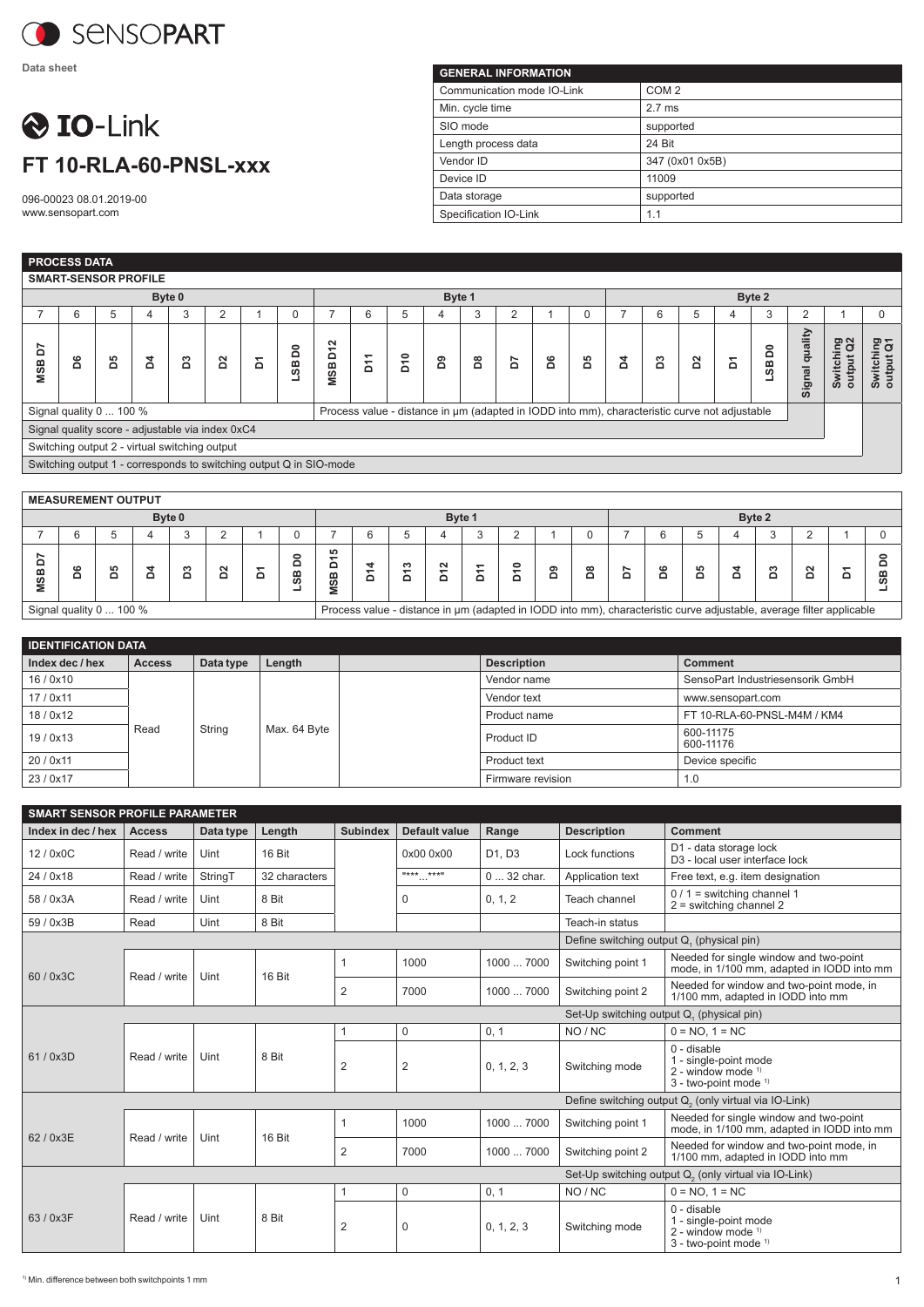| <b>PARAMETER</b> |               |           |        |                 |                               |                                   |                                                                       |                                                                                               |
|------------------|---------------|-----------|--------|-----------------|-------------------------------|-----------------------------------|-----------------------------------------------------------------------|-----------------------------------------------------------------------------------------------|
| Index dec / hex  | <b>Access</b> | Data type | Length | <b>Subindex</b> | Default value                 | Range                             | <b>Description</b>                                                    | <b>Comment</b>                                                                                |
|                  |               |           |        |                 |                               |                                   | Read operating data                                                   |                                                                                               |
| 88 / 0x58        | Read          | Uint      | 32 Bit | 1               |                               |                                   | Counter operating hours                                               | No reset possible                                                                             |
|                  |               |           |        | $\overline{2}$  |                               |                                   | Counter switch cycle                                                  | No reset possible                                                                             |
|                  |               |           |        |                 |                               |                                   | Type label                                                            |                                                                                               |
|                  |               |           |        | 1               | 10  70 mm                     |                                   | Measurement range                                                     |                                                                                               |
|                  |               |           |        | 5               | Laser, red 655 nm,<br>class 1 |                                   | Type of light                                                         |                                                                                               |
| 95 / 0x5F        | Read          | String    |        | 6               | $\leq$ 20 mA                  |                                   | No-load current                                                       |                                                                                               |
|                  |               |           |        | $\overline{7}$  | $\leq 1000$ Hz                |                                   | Switching frequency                                                   |                                                                                               |
|                  |               |           |        | 8               | 10 min.                       |                                   | Warm-up time                                                          |                                                                                               |
|                  |               |           |        | 9               | $-20+50$ °C                   |                                   | Ambient temperature                                                   |                                                                                               |
|                  |               |           |        |                 |                               |                                   |                                                                       |                                                                                               |
| 189 / 0xBD       | Read / write  | Uint      | 8 Bit  |                 | 0                             | 010                               | Intensity average filter                                              | $0 = No$ averaging response time 3.4 ms<br>$1 = 10x$ response time<br>$2 = 20x$ response time |
|                  |               |           |        |                 |                               |                                   |                                                                       | $10 = max$ .                                                                                  |
| 193 / 0xC1       | Read / write  | Int       | 16 Bit |                 | 0                             | -7000  7000                       | Offset                                                                | In 1/100 mm, adapted in IODD into mm                                                          |
| 185 / 0xC3       | Read / write  | Uint      | 8 Bit  |                 | 1                             | 0, 1                              | Invert characteristic curve                                           | $0$ = negative<br>Rise:<br>$1 = positive$                                                     |
| 202 / 0xCA       | Read / write  | Uint      | 8 Bit  |                 | 1                             | 0, 1                              | Process data output                                                   | $0 = measurement$ output<br>$1 =$ smart sensor profile                                        |
| 196 / 0xC4       | Read / write  | Uint      | 8 Bit  |                 | 10                            | 0100                              | Signal quality level                                                  | $\frac{0}{0}$                                                                                 |
|                  |               |           |        |                 |                               | Smart functions Q. (physical pin) |                                                                       |                                                                                               |
|                  |               |           |        | 1               | 0                             | 065535                            | Counter                                                               |                                                                                               |
|                  |               | Uint      |        | $\overline{2}$  | 0                             | 065535                            | On delay                                                              | In ms, adjustable in 1 ms                                                                     |
| 208 / 0xD0       | Read / write  |           | 16 Bit | 3               | 0                             | 065535                            | Off delay                                                             | In ms, adjustable in 1 ms                                                                     |
|                  |               |           |        | 4               | 0                             | 065535                            | Impulse                                                               | In ms, adjustable in 1 ms                                                                     |
|                  |               |           |        | 5               | 0                             | 0500                              | Monitoring frequency                                                  | In Hz, adjustable in 0.1 Hz steps <sup>2)</sup>                                               |
|                  |               |           |        |                 |                               |                                   | Smart functions $Q_2$ on virtual switching output $Q_2$ <sup>2)</sup> |                                                                                               |
|                  |               |           |        | 1               | 0                             | 065535                            | Counter                                                               |                                                                                               |
|                  |               |           |        | $\overline{2}$  | 0                             | 065535                            | On delay                                                              | In ms, adjustable in 1 ms                                                                     |
| 209 / 0xD1       | Read / write  | Uint      | 16 Bit | 3               | $\Omega$                      | 065535                            | Off delay                                                             | In ms, adjustable in 1 ms                                                                     |
|                  |               |           |        | 4               | 0                             | 065535                            | Impulse                                                               | In ms, adjustable in 1 ms                                                                     |
|                  |               |           |        | 5               | 0                             | 0500                              | Monitoring frequency                                                  | In Hz, adjustable in 0.1 Hz steps <sup>2)</sup>                                               |
|                  |               |           |        |                 |                               |                                   | Function switching output Q                                           |                                                                                               |
| 213 / 0xD5       | Read / write  | Uint      | 8 Bit  | 1               | 2                             | 0, 1, 2                           | PNP / NPN                                                             | $0 = NPN$<br>$1 = PNP$<br>$2 = auto-detect$                                                   |
|                  |               |           |        |                 |                               |                                   | Control input                                                         |                                                                                               |
| 221 / 0xDD       | Read / write  | Uint      | 8 Bit  | 1               | $\mathbf{1}$                  | 0, 1                              | Control input PIN 2                                                   | $0 = PIN 2$ disable<br>$1 = PIN 2$ active                                                     |

2) Differs to real frequency ± 10 %

| <b>SYSTEM COMMANDS</b> |               |           |        |                    |       |                                                         |                                                                                                                   |  |  |  |
|------------------------|---------------|-----------|--------|--------------------|-------|---------------------------------------------------------|-------------------------------------------------------------------------------------------------------------------|--|--|--|
| Index dec / hex        | <b>Access</b> | Data type | Length | Function dec / hex | Range | <b>Description</b>                                      | Comment                                                                                                           |  |  |  |
|                        |               |           |        | 64 / 0x40          |       | Teach apply                                             | Adopt teach values on sensor                                                                                      |  |  |  |
|                        |               |           |        | 65/0x41            |       | Single value teach - switching point 1                  | The switching point is on the teach value                                                                         |  |  |  |
|                        |               |           |        | 66 / 0x42          |       | Single value teach - switching point 2                  |                                                                                                                   |  |  |  |
|                        |               |           |        | 67/0x43            |       | Two value teach - teachpoint 1 for<br>switching point 1 |                                                                                                                   |  |  |  |
|                        |               |           | 8 Bit  | 68 / 0x44          |       | Two value teach - teachpoint 2 for<br>switching point 1 | The switching point is in the middle of                                                                           |  |  |  |
|                        |               |           |        | 69/0x45            |       | Two value teach - teachpoint 1 for<br>switching point 2 | both teachpoints                                                                                                  |  |  |  |
|                        | Read / write  | Uint      |        | 70/0x46            |       | Two value teach - teachpoint 2 for<br>switching point 2 |                                                                                                                   |  |  |  |
|                        |               |           |        | 71/0x47            |       | Dynamic teach - switching point<br>$1 - start$          |                                                                                                                   |  |  |  |
| 2/0x02                 |               |           |        | 72/0x48            |       | The switching point is in the middle of                 |                                                                                                                   |  |  |  |
|                        |               |           |        | 73/0x49            |       | Dynamic teach - switching point<br>$2 - start$          | the min. / max. value                                                                                             |  |  |  |
|                        |               |           |        | 74 / 0x4A          |       | Dynamic teach - switching point<br>$2 - stop$           |                                                                                                                   |  |  |  |
|                        |               |           |        | 79 / 0x4F          |       | Teach cancel                                            |                                                                                                                   |  |  |  |
|                        |               |           |        | 160 / 0xA0         |       | Emitter off                                             |                                                                                                                   |  |  |  |
|                        |               |           |        | 161/0xA1           |       | Emitter on                                              |                                                                                                                   |  |  |  |
|                        |               |           |        | 162 / 0xA2         |       | Reset switching channel                                 | Reset of current switching channel                                                                                |  |  |  |
|                        |               |           |        | 174 / 0xAE         |       | Offset teach                                            |                                                                                                                   |  |  |  |
|                        |               |           |        | 175 / 0xAF         |       | Detect sensor                                           | 1x activated - sensor flashes 60 s<br>2x activated - permanent flashing<br>3x activated - stop permanent flashing |  |  |  |
|                        |               |           |        | 128/0x80           |       |                                                         |                                                                                                                   |  |  |  |
|                        |               |           |        | 130 / 0x82         |       | Factory setting                                         |                                                                                                                   |  |  |  |